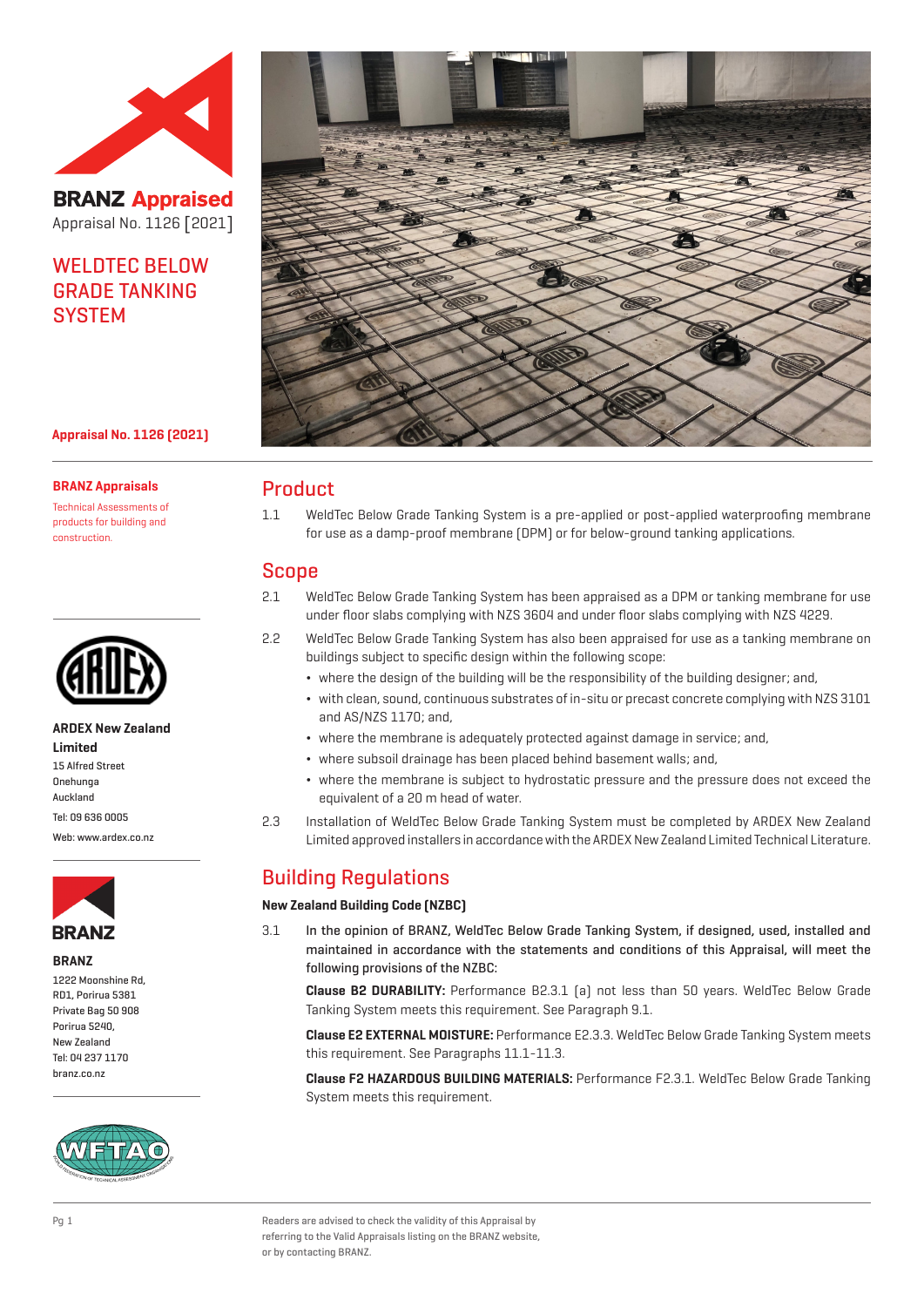

# Technical Specification

- 4.1 Products supplied by ARDEX New Zealand Limited are as follows:
	- ¬ ARDEX WPM 1500 is a post-applied or pre-applied, rubber based membrane, which is fully adhered with weldable joints. The ARDEX WPM 1500 has a fleece applied to allow the casing of wet concrete directly against it. It is supplied in rolls 1.5 mm thick, 1.40 m wide and 20 m long.
	- ¬ ARDEX WA 98 is a specially formulated contact adhesive used for all post-applied ARDEX WPM 1500 applications. It is supplied in 4 and 20 L containers.
	- ¬ ARDEX WPM 1500 Circles ARDEX WPM 1500 membrane cut into circles used as a weldable detailing patch.
	- ARDEX WPM 1500 'L' Profile is a preformed profile for detailing internal and external corners.
	- ARDEX Flashing Tape under flashing penetrations.
	- ARDEX Detail Tape over flashing penetrations.
	- ARDEX Pressure Bar for sealing along top edge.
	- ¬ ARDEX Seam Plates and Fasteners for fixing in overlaps to hold vertically against formwork.
	- ARDEX CA 20 P general construction adhesive and sealant.
	- ARDEX DRS 10 GC drainage/protection board used in post-applied applications.
	- ARDEX WPM 1955 Waterstops.

# Handling and Storage

5.1 Handling and storage of all materials whether on-site or off-site is under the control of the installer. Dry storage must be provided for all products and the membranes must be protected from sunlight and ultraviolet (UV) radiation. Rolls of membrane must be stored on end.

# Technical Specification

6.1 Refer to the Appraisals listing on the BRANZ website for details of the current Technical Literature for WeldTec Below Grade Tanking System. The Technical Literature must be read in conjunction with this Appraisal. All aspects of design, use, installation and maintenance contained in the Technical Literature and within the scope of this Appraisal must be followed.

# Design Information

# Substrate Design

## **Walls**

- 7.1 Substrate design must be in accordance with the NZBC to a relevant standard, such as NZS 3101 for concrete, and NZS 4229 or NZS 4230 for concrete masonry.
- 7.2 The substrate must have a surface finish that is smooth, clean and free from defects or irregularities which may damage the membrane or allow water to trap behind the membrane.

#### **Control Joints**

7.3 Where control or construction joints are formed in the structure where WeldTec Below Grade Tanking System is part of the design, please consult ARDEX New Zealand Limited for advice on selection of appropriate joint protection.

### **Concrete Slab-on-ground**

- 7.4 Weldtec Below Grade Tanking System can be laid on 50-75 mm concrete blinding, well compacted sand blinding and well compacted site fill with a blinded topping.
- 7.5 Please consult ARDEX New Zealand Limited for other acceptable substrates for both horizontal and vertical applications. The structural concrete slab placed over the membrane must be a minimum of 100 mm thick.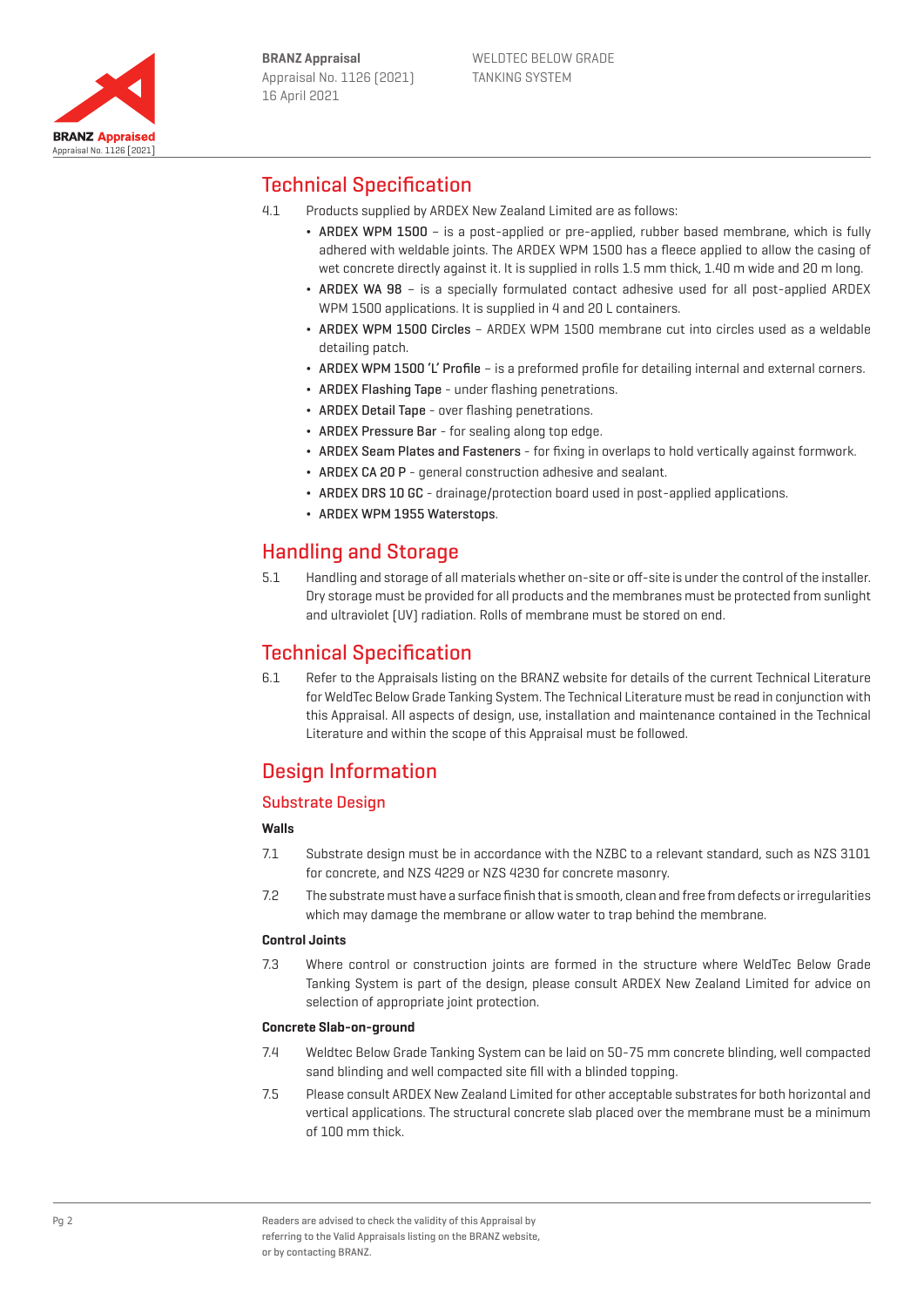

# Backfilling and Drainage

- 8.1 The membrane must be protected against damage by the placement of a protection material between the membranes and the granular fill.
- 8.2 The minimum requirement for backfilling is that a granular, free-draining material is used with the top of the backfill capped with an impervious clay fill that may be covered with topsoil if required. The impervious capping and topsoil must slope with a minimum of 1:30 fall away from the wall.
- 8.3 A minimum 100 mm diameter subsoil perforated drainage pipe must be installed at the bottom of the wall. The pipe must be covered with a geotextile filter fabric, be laid at a minimum 1:200 fall and discharge to a drainage outlet. Provision for cleaning the pipe must also be provided.
- 8.4 Backfilling should begin as soon as possible.
- 8.5 WeldTec Below Grade Tanking System, when used in a pre-applied application as tanking, no backfilling is required.

# **Durability**

# **Service Life**

9.1 WeldTec Below Grade Tanking System is a suitable DPM and tanking material, therefore it is expected to have a serviceable life of at least 50 years provided it is installed and maintained in accordance with this Appraisal, and is continually protected from sunlight and UV radiation.

## **Maintenance**

- 10.1 Annual inspections must be made of the membranes' top edge seal and protection, the backfill capping, and the drainage pipe to ensure all are functioning as originally designed.
- 10.2 If required, the drainage pipe must be cleared to remove any sediment or silt build-up. The slope of the backfill capping must be maintained at all times.

## External Moisture

- 11.1 WeldTec Below Grade Tanking System, when installed in accordance with this Appraisal and the Technical Literature, will prevent water vapour (DPM) and water (tanking) from penetrating to the interior face of basement retaining walls and floors in spaces where moisture may cause damage. The membrane have a vapour flow resistance of not less than 90 MN s/g.
- 11.2 The membrane can be used to form sealed joints and to seal penetrations. The top edge of the membrane must be sealed to the wall as set out in the Technical Literature, and protected.
- 11.3 Building designers must ensure junctions with other membranes, such as at the floor/wall junction, form a waterproof joint. These junctions have not been assessed and are outside the scope of this Appraisal.

# Installation Information

## Installation Skill Level Requirement

12.1 All design and building work must be carried out in accordance with the WeldTec Below Grade Tanking System Technical Literature and this Appraisal. All building work must be undertaken by ARDEX New Zealand Limited approved installers. Where the work involves Restricted Building Work this must also be completed by, or under the supervision of, a Licensed Building Practitioner (LBP) with the relevant License class.

## System Installation

#### **Substrate Preparation**

13.1 All vertical surfaces must be checked to ensure they are dry, clean, smooth and free from sharp edges, loose or foreign materials, oil, grease or other deleterious material that may affect adhesion or may damage the membrane.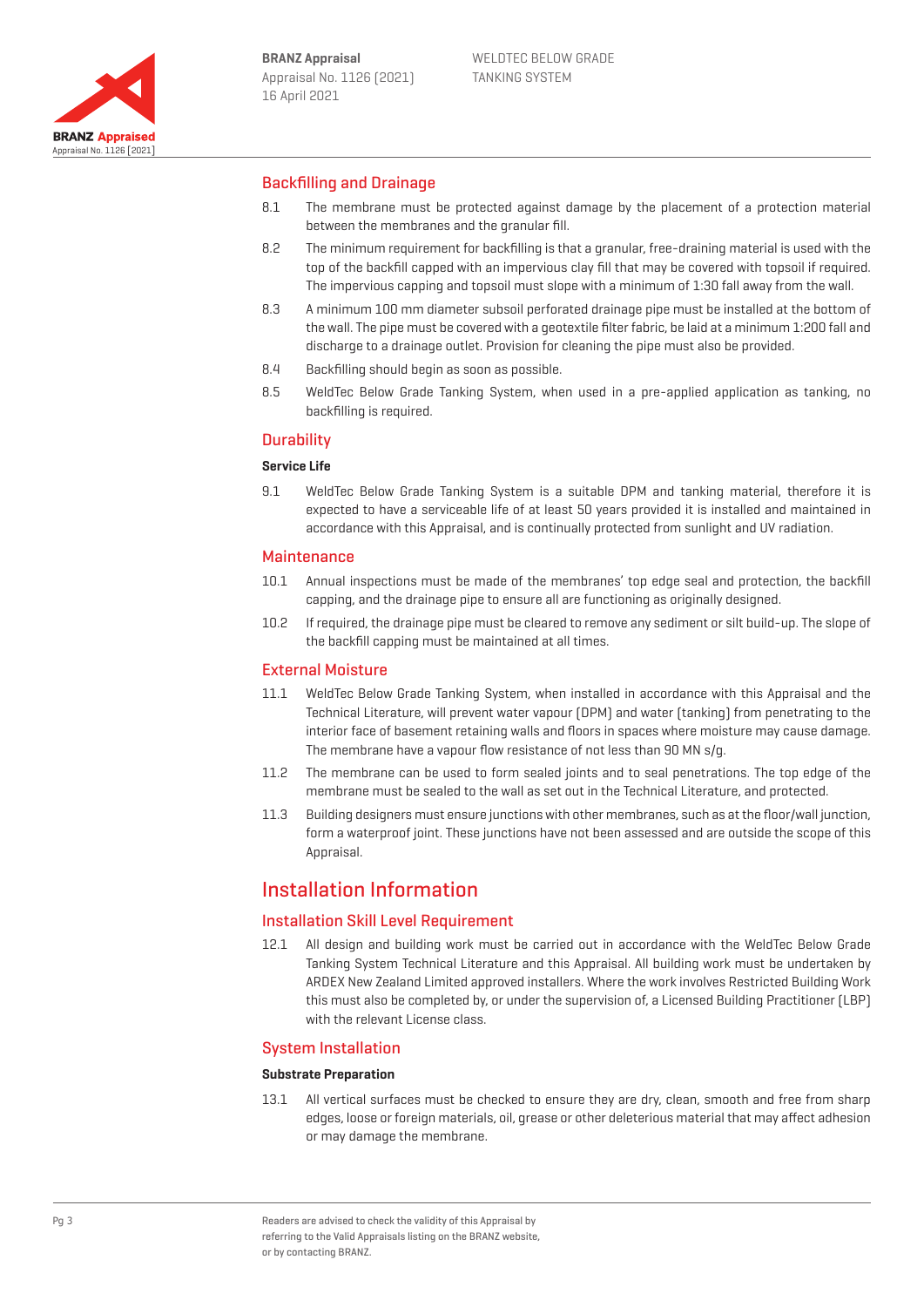

### **Priming**

13.2 All substrates must be primed before installation of the membrane in post-applied applications. The supplier of the membrane, ARDEX New Zealand Limited, should be contacted to confirm the most suitable primer. Application instructions for the adhesive is contained in the Technical Data sheets.

# **Membrane Installation - Walls**

13.3 Starting at the lowest point, the membrane must be installed in accordance with the Technical Literature. Sheet edges must be overlapped a minimum of 50 mm. End laps must be a minimum of 150 mm, with upper sheets lapped over lower sheets. Internal and external corners must be reinforced with an extra layer of membrane 300 mm wide. Protection material must be installed before backfilling. Backfilling must commence immediately after the membranes are installed to ensure the membranes is not left exposed to sunlight or UV radiation for greater than 30 days.

### **Membrane Installation - Floors**

13.4 The membrane must be installed in accordance with the Technical Literature. Sheet edges must be overlapped a minimum of 100 mm with a minimum weld of 50 mm and end laps must be a minimum of 100 mm. The membrane must be inspected for damage and any damage must be repaired in accordance with the Technical Literature. The membrane must not be exposed to UV radiation for any longer than 14 days before the structural concrete slab is placed.

### System Installation

#### **Site Preparation**

14.1 All surfaces are to be sound and solid to eliminate movement during concrete placement. Substrate must be regular and smooth with no gaps or any high or low areas of 1-10 mm. Grout must be used around all penetrations such as utility conduits for stability.

### **Membrane Installation**

- 14.2 Weldtec Below Grade Tanking System membranes must be installed to all areas required to achieve a waterproof finish in accordance with ARDEX New Zealand Limited Technical Data. Temperatures must be between 5°C and 30°C during installation.
- 14.3 Cut the membrane to convenient lengths for installation, carefully align the membrane and roll it out with the ribbed surface uppermost.
- 14.4 The end joints of the Weldtec Below Grade Tanking System sheets must be fully sealed using electric welders. A minimum weld of 50 mm is required when using hand operated welders. Weld temperatures shall be suitable at time of application and test welds shall be carried out prior to welding and throughout the day. Where required on specific projects the test welds should be documented by the installer and records kept in a QA file to be handed to ARDEX New Zealand Limited on request.
- 14.5 Concrete must be placed within 14 days and be a minimum strength of 10 N/mm<sup>2</sup> before stripping of any formwork supporting the membrane. Premature stripping may result in a loss of adhesion between the membrane and the concrete.

### **Inspections**

14.6 The Technical Literature and the installation company's Quality Control sheets must be referred to during the inspection of the membrane installation. Depending on the application, all welds should be checked by pick after cooling.

## Health and Safety

15.1 Safe use and handling procedures for the membranes are provided in the Technical Literature.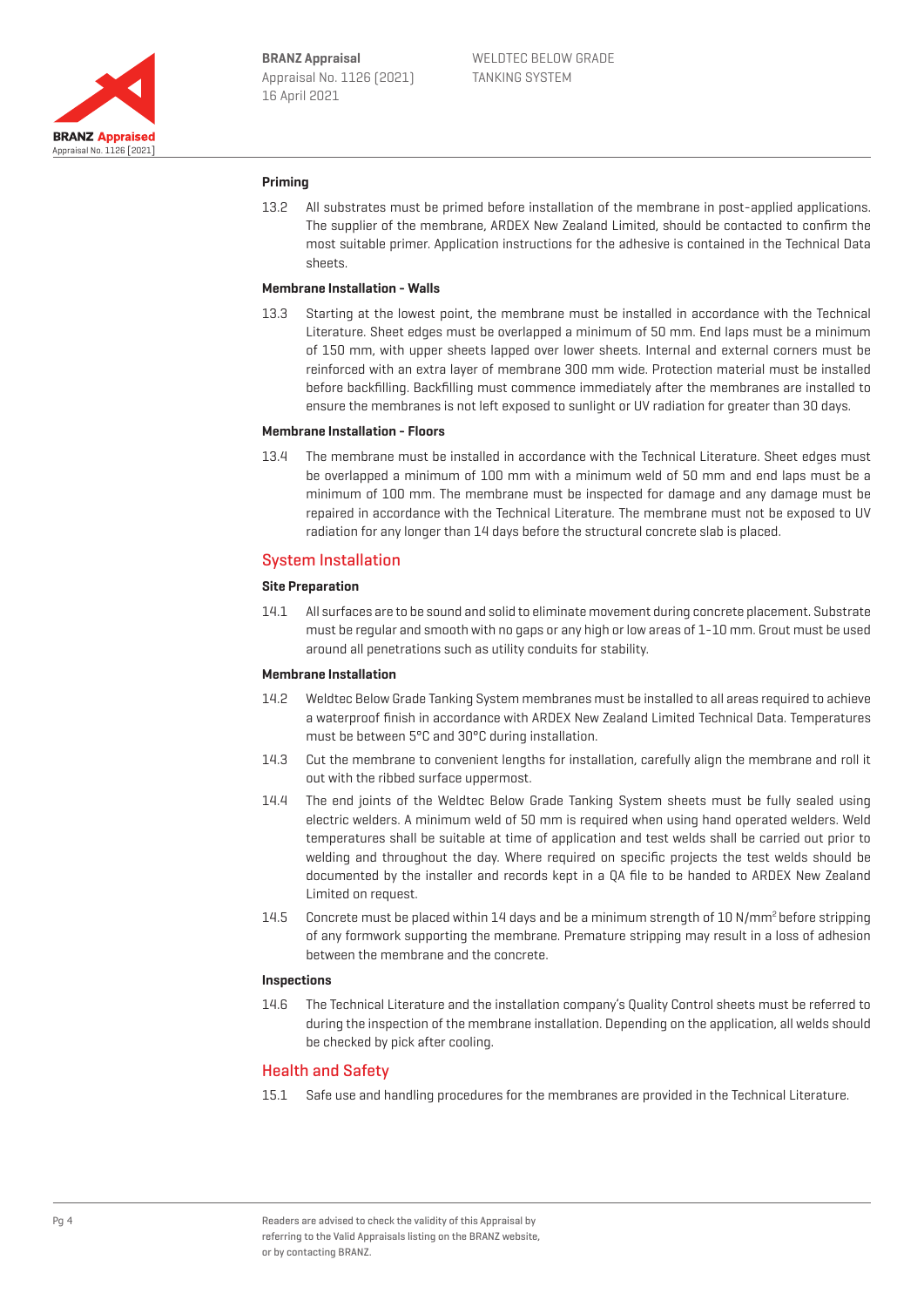

# Basis of Appraisal

The following is a summary of the technical investigations carried out:

## **Tests**

16.1 Testing has been carried out on the membranes by various organisations for bond strength (peel adhesion), cyclic movement, dimensional stability, elongation at break, heat ageing, temperature resistance, tensile strength and water vapour transmission rate.

Test methods and results have been reviewed by BRANZ and found to be satisfactory.

### Other Investigations

- 17.1 A durability opinion has been given by BRANZ technical experts.
- 17.2 Practicability of installation has been assessed by BRANZ and found to be satisfactory.
- 17.3 The Technical Literature has been examined by BRANZ and found to be satisfactory.

### **Quality**

- 18.1 The manufacture of the membrane and adhesive have been examined by BRANZ and details regarding the quality and composition of the materials used were obtained by BRANZ and found to be satisfactory.
- 18.2 The quality of materials supplied to the market is the responsibility of ARDEX New Zealand Limited.
- 18.3 Quality of installation on-site is the responsibility of the ARDEX New Zealand Limited approved installer.
- 18.4 Designers are responsible for the building design, and building contractors are responsible for the quality of construction of substrate systems in accordance with the instructions of ARDEX New Zealand Limited.
- 18.5 Building owners are responsible for the maintenance of the membrane systems in accordance with the instructions of ARDEX New Zealand Limited.

### Sources of Information

- ¬ NZS 3101: 2006 Concrete structures standard.
- ¬ NZS 3604: 2011 Timber-framed buildings.
- ¬ NZS 4229: 2013 Concrete masonry buildings not requiring specific engineering design.
- ¬ NZS 4230: 2004 Design of reinforced concrete masonry structures.
- ¬ Ministry of Business, Innovation and Employment Record of amendments Acceptable Solutions, Verification Methods and handbooks.
- ¬ The Building Regulations 1992.